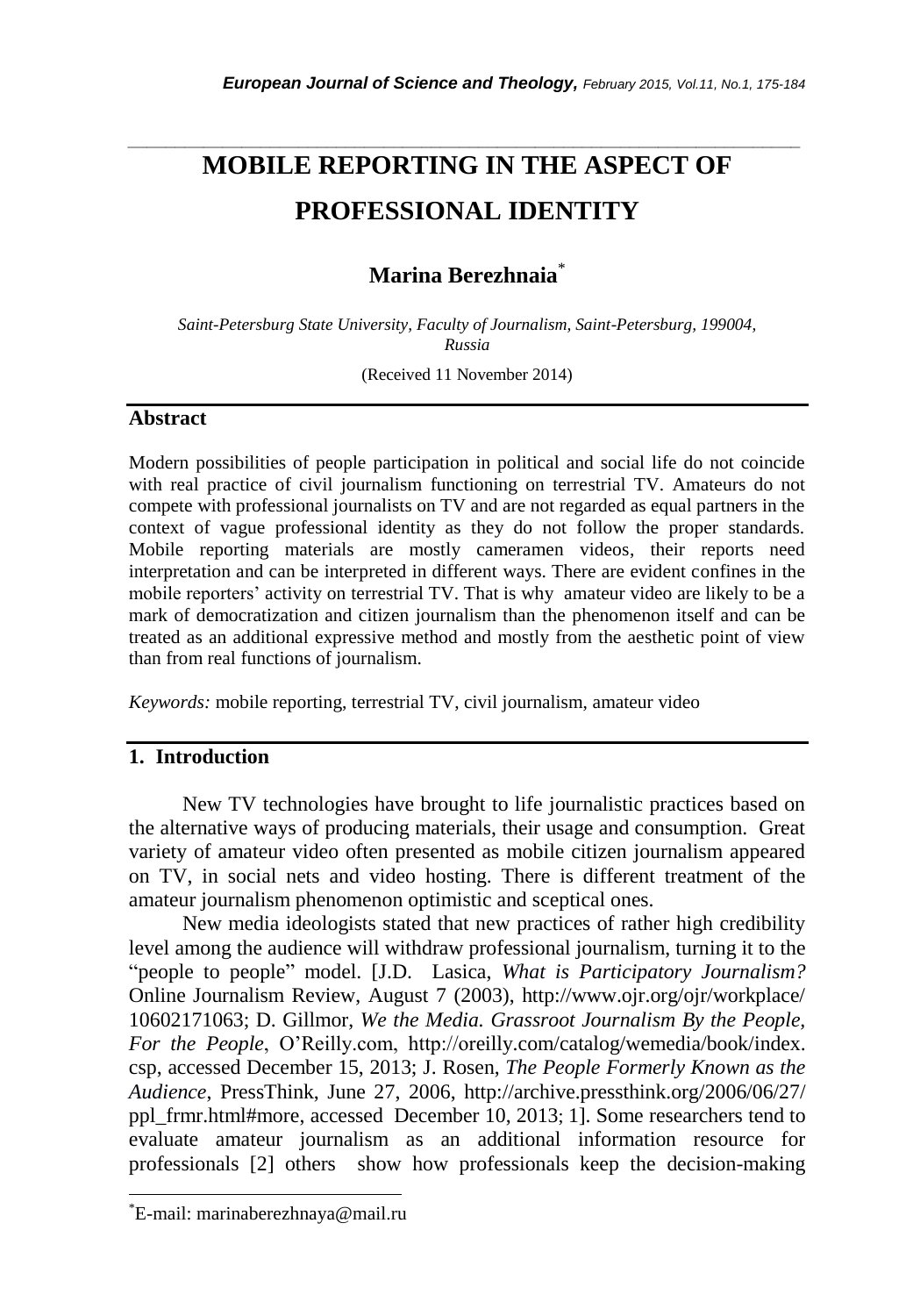power at each stage as journalists are retaining the traditional gate keeping role in adopting people journalism to traditional media, putting it in traditional frames [3].

Professional community reveals an ambivalent attitude to such public practices. International net of independent PR-agencies Oriella PR Network and Buman Media conducted a survey among 550 journalists of 15 countries in Europe, Asia-Pacific region and America. According to the survey public journalism is regarded as a valuable source of information especially in the cases when the coverage is impossible for staff journalists. But not all the respondents are sure that public journalists are trustworthy not less than professionals, some countries are rather positive about such a practice - 58% in France, 43% in India, 37% in China, and some are sceptical - 3% in Great Britain, 2% in Sweden, 1% in New Zealand and 0% in Russia [World journalism trends in 2013, accessed December 15, 2013, [http://www.medianet.kz/2112\]](http://www.medianet.kz/2112).

Mobile reporting phenomenon debates used to be included in professional identity discourse. As an alternative model of journalism it can be treated even as a threat to institutional frames in the field [4]. On the other side "lack of citizen journalists involved in professional sphere, lack of professional skills not injures communication but enriches it making more effective because of breaking of professional stereotypes in presenting information and thanks to more close relations with the audience" [5]. Wilful refuse from professional standards can be defined as a way to overcome the crises of trust to media [6]. Such a trend can be regarded not in the aspect of modern technical possibilities but in a wider context. "What we take as professionalism is amateur performance in fact", declared more than 10 years ago well-known TV journalist and moderator L. Novozhenov [7].

Contradictive interpretation of the phenomenon is connected with the mobile reporting content role, in particular on terrestrial TV which is still the most popular and accessible channel for such materials. According to the survey of Analitical centre of Juriy Levada, TV is the main source of information for those, who use the only source (85%); Russians prefer news programs on state channels Perviy (First Channel), Russia-1 and NTV; the aggregate audience of alternative channels, such as Ren TV, Euronews and Dozhd (Rain) is not more than 17-18% [D. Volkov and C. Goncharov, *Russian media landscape: television, press, Internet*, Analytical review of analytical Center of Jury Levada, June 2014, http://www.levada.ru/books/stal-dostupen-otchet-rossiiskii-medialandshaft-televidenie-pressa-internet]. Being the most widespread TV information becomes also the most trustworthy for the audience.

At the same time, according to Kalmikov [8], in the absence of subjectsubject relations on mass TV traditional broadcasting paradigm will be withdrawing by multiple polylog of the subjective information and communication entities. That is why modern attempts of traditional TV channels to be involved in interactions with the audience seemed to be rather artificial. But TV content will change inevitably influenced by new technologies. "Form is certainly important but it works if content meets actual trend as a watcher does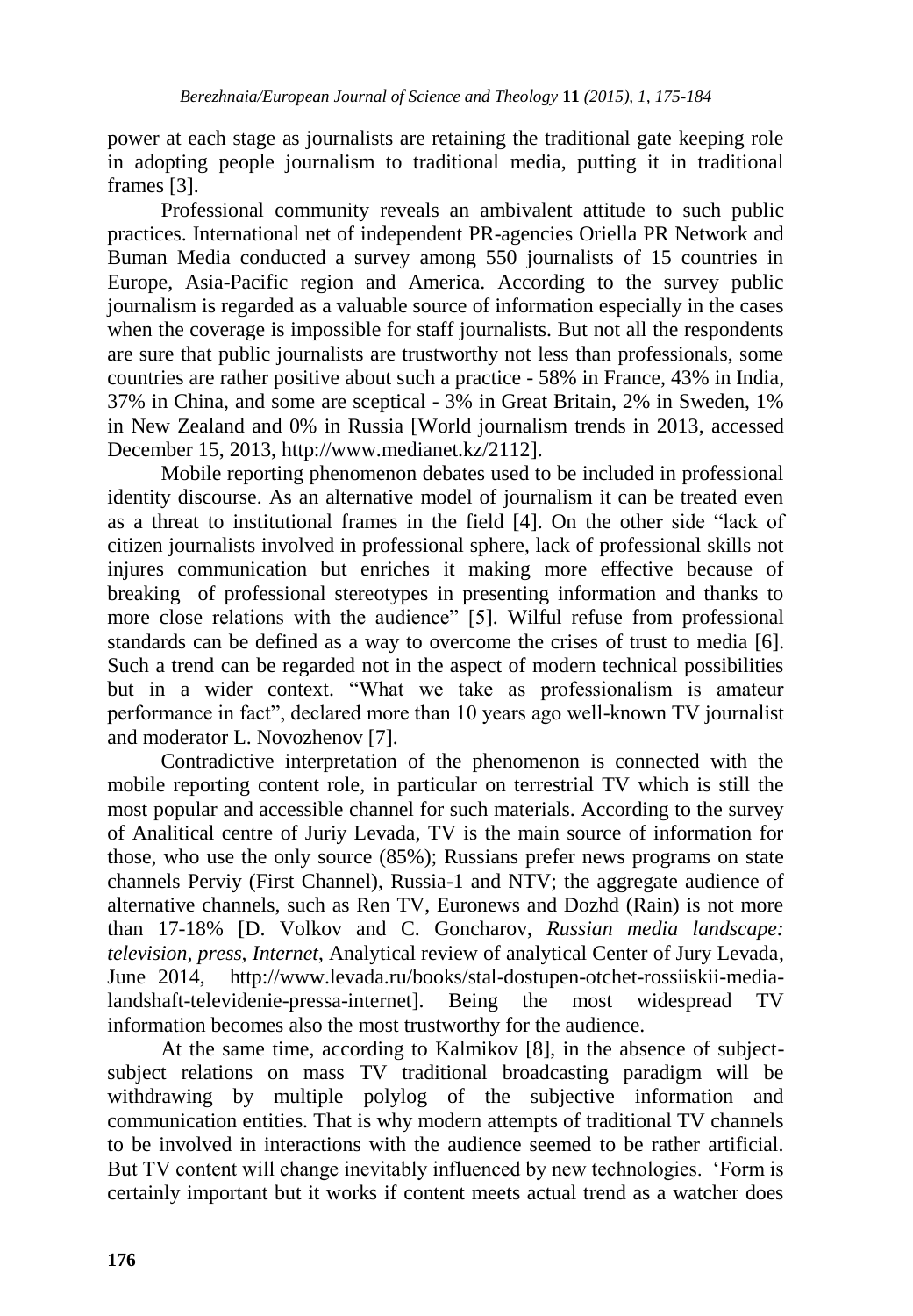not want to remain only a watcher, he wishes to act" [K. Vainshtein, *Diving into reality: what content can do?* Broadcasting, 7 (2009), accessed April 5, 2013, [http://www.broadcasting.ru/articles2/content/pogruzhenie-v-realnost-na-chto](http://www.broadcasting.ru/articles2/content/pogruzhenie-v-realnost-na-chto-sposoben-kontent)[sposoben-kontent\]](http://www.broadcasting.ru/articles2/content/pogruzhenie-v-realnost-na-chto-sposoben-kontent). It's time to define the real situation with amateur/nonprofessional video on broadcasting TV. Regarding new technologies impact on journalism it should be necessary to understand that emerged media life is realized in the great number of everyday practices and is determined not only by technologies but most with the aggregate economical, social, psychological and other factors [9, 10] and what is the most important to keep in mind - media life should be regarded not in the aspect of communication *with* media but in the aspect of media *usage* **[**M.Shilina, *Media communication: trends of transformation. New paradigms in mass communication studies*, Mediascope, 5 (2009), http://www.mediascope.ru/node/404, accessed December 15, 2013].

The research question is: what does mobile reporting mean as a part of the video TV content on Russian channels? Whether mobile reporting usage on Russian TV really correspond the idea of alternative journalism and reveals the democratic trends of modern TV or it just pretends to relate to participatory communications and people to people journalism model? To answer these questions it is necessary to understand the TV audience treatment of mobile reporting and to evaluate its real functions on TV.

#### **2. Background**

Mobile reporting is a part of alternative video content which evidently qualitatively different from the whole video TV content. We can regard the phenomenon in different aspects: production, consumption, profession, quality. Hence we have on TV: materials produced with non-professional equipment; video for administrative usage – out of TV standards; home video produced with any kind of equipment for private view; video for public view but nonprofessionally produced. It is possible to distinguish such materials while compare them with other broadcasting video: they can be good, for example, for police, but poor for terrestrial TV. Amateur video materials have certain features which define their quality: wrong colours, poor colour balance, camera trembling and jerking, long frames with shooting afoot, excessive zooming in and out, irrational and jerky camera movement, panorama shooting abuse, missing of the frame centre, sound recording with build-in microphone, lack of expressive close-ups and interchanges of plans, poor comments and etc.

In 1997 V. Egorov expected video to become one of the main trends of amateur creative activity development being able to fix the key moments of life [11]. By that time TV practice gave grounds to such statements. Freedom of information in 1990-s and possibilities to acquire home video cameras caused the rise of great interest to amateur filmmaking stimulated by the new TV projects, such as "Producer myself".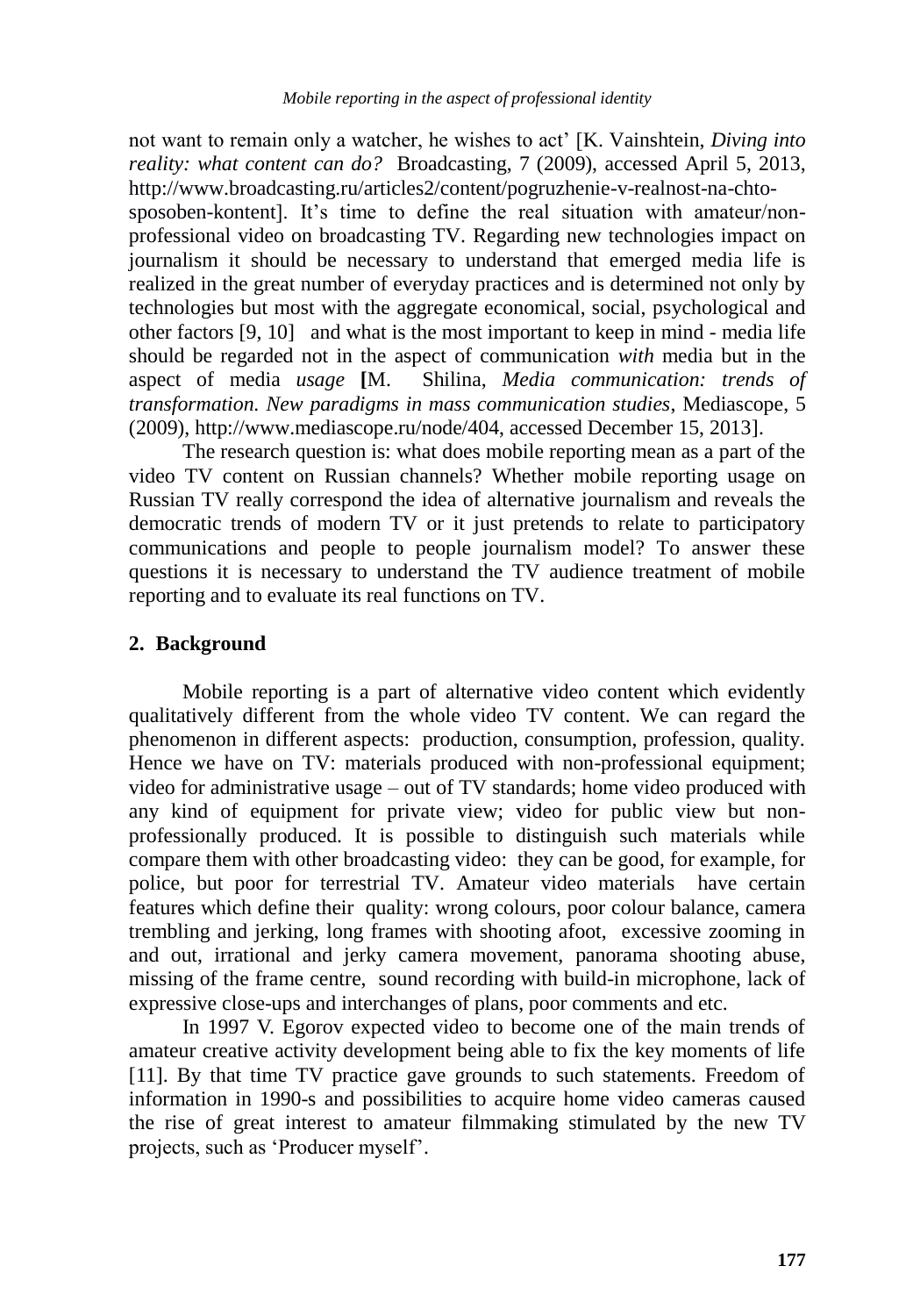Amateur video appeared in TV projects in the 1980s and was regarded mostly not in professional but in socio-psychological discourse. Experts pay attention on voyeuristic practices as well as topics preferences of amateur trashreporters according to the TV audience demands. Waters [H. Waters, *America's Ugliest Home Videos*, Newsweek. June 15 (1992) 59, accessed December 20, 2013, from http://www.vesti.ru/only\_video.html?vid=510540] stated that CNN thus legitimize such news events as earthquakes, terrorist attacks, or sports injuries L. Grinstaff [12] opines that "trash TV" reveals the desire of amateur reporters to appear on television as well as their voyeuristic desires. "Every sixth American family has a video camera, and according to the observations of critics, they all seem to want their films to be on TV." She discovers also that despite the challenge to traditional dichotomies (public/private information/entertainment, mind/feelings, etc.) there are many important parallels between the talk shows and "serious journalism". In particular they can be found in the selection criteria and the presentation of news on TV - in announcements, formation of the balanced output, stories submitting, etc. According to O. Yatchuk [13] the main motivation for "mobile reporters" in Russia is not to appear on TV but to produce their own video. As for TV channels motivation, amateur video projects can be of commercial interests financial gain for the company (the sale of advertising time, additional "off-air" profits, for example, from the sale of tickets for entertainment show with heroes, etc.) And also can bring image dividends that are forming a definite relation to the channel, which declares and demonstrates the openness and willingness to listen to the audience. This motivation - the *income and image* - is embodied in the functioning of amateur video on modern TV.

Taking into account quality requirements on modern television lowquality video on terrestrial channels should have some additional meaningful advantages over the main content and is itself an evidence of something important, when quality can be ignored for the sake of the subject. Two main justification of amateur video on TV can be defined, they are *entertainment and disclosure,* which correlate with commercial and image motivation of its functioning.

Superficial analyses of Russian federal channels content makes it possible to define some constant functions of non-professional video (efficient coverage of sudden and extraordinary cases, investigations, humane stories, entertainment), forms of presentation (short raw documentary evidences without comments or with TV professionals remarks, included in reporters materials, in series of similar videos or in special programs), prevailing topics (terrorist attacks, technical damages, accidents, complaints, social actions, soft news with animals, children, funny cases and etc.). TV channels not only select for broadcast certain subjects, but also try to channel the amateur reporters.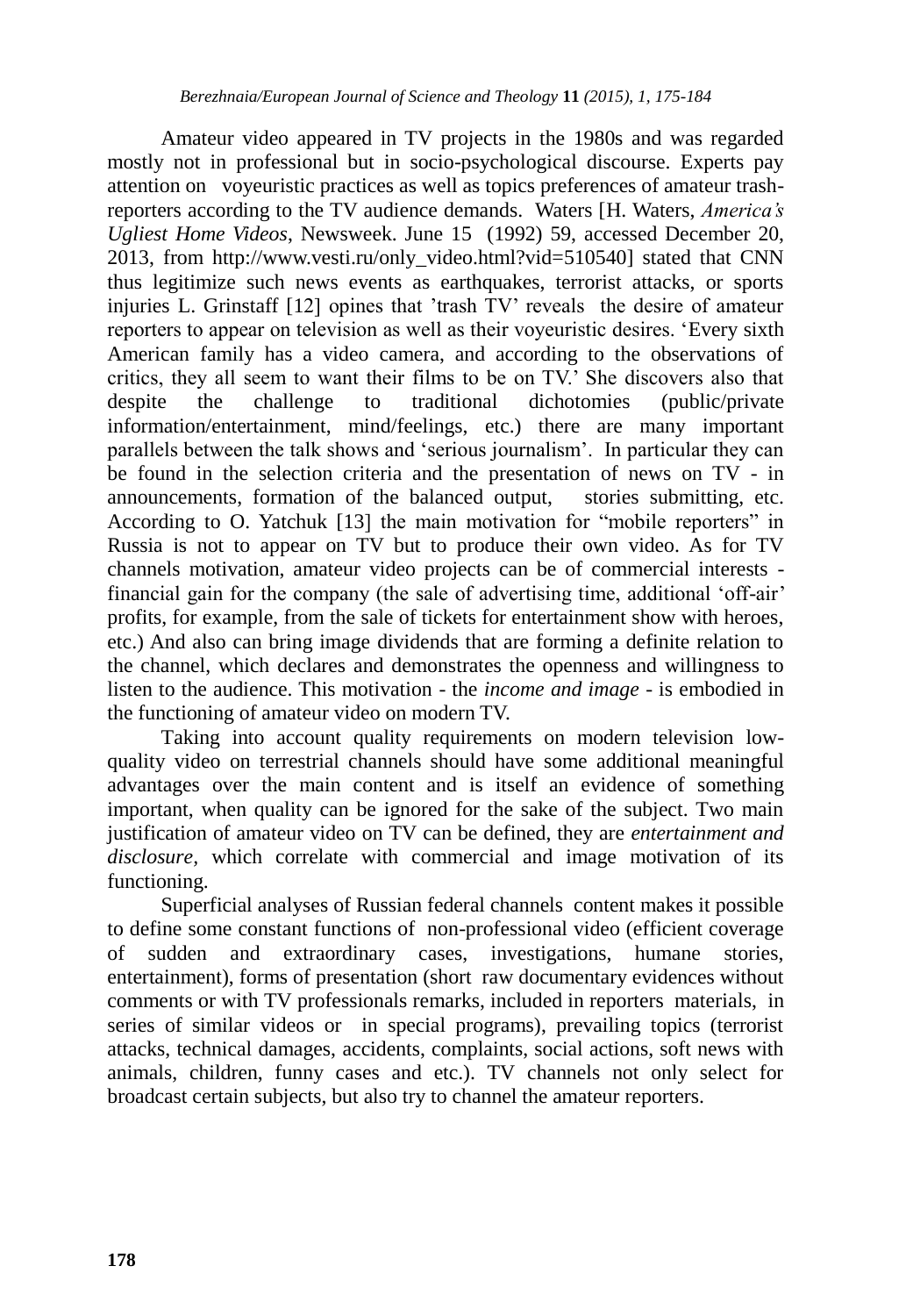### **3. Method and results**

In order to find out whether the 'idea' of mobile reporting corresponds its real practice on terrestrial TV we compared audience expectations and treatment of the amateur video phenomenon and the content of a new TV project *Mobile reporter* (Russia 24 TV channel) based on the audience video materials and aimed at stimulation of the audience participation in actual materials producing. 123 respondents took part in the anonymous survey; all of them are university students, beginners in journalism, potential authors and watchers of mobile reporting projects, Internet users, and social nets participants. The short questionnaire included questions about the ways of amateur video consumption and their attitude to such video. Respondent could rank their answers, but here and further the top variants of their answers are presented for they absolutely reveal the main trends.

1. What are the main source of video information for you?: a) TV channels, b) Internet-resources, c) Nets. Most of the respondents prefer traditional  $TV - 65\%$ , they also mention professional Internet recourses, among which very often traditional media in the Internet - 26%, as for Nets - only 9% use them as video source (Figure 1).



**Figure 1.** Amateur video consumption.



**Figure 2.** Amateur video treatment.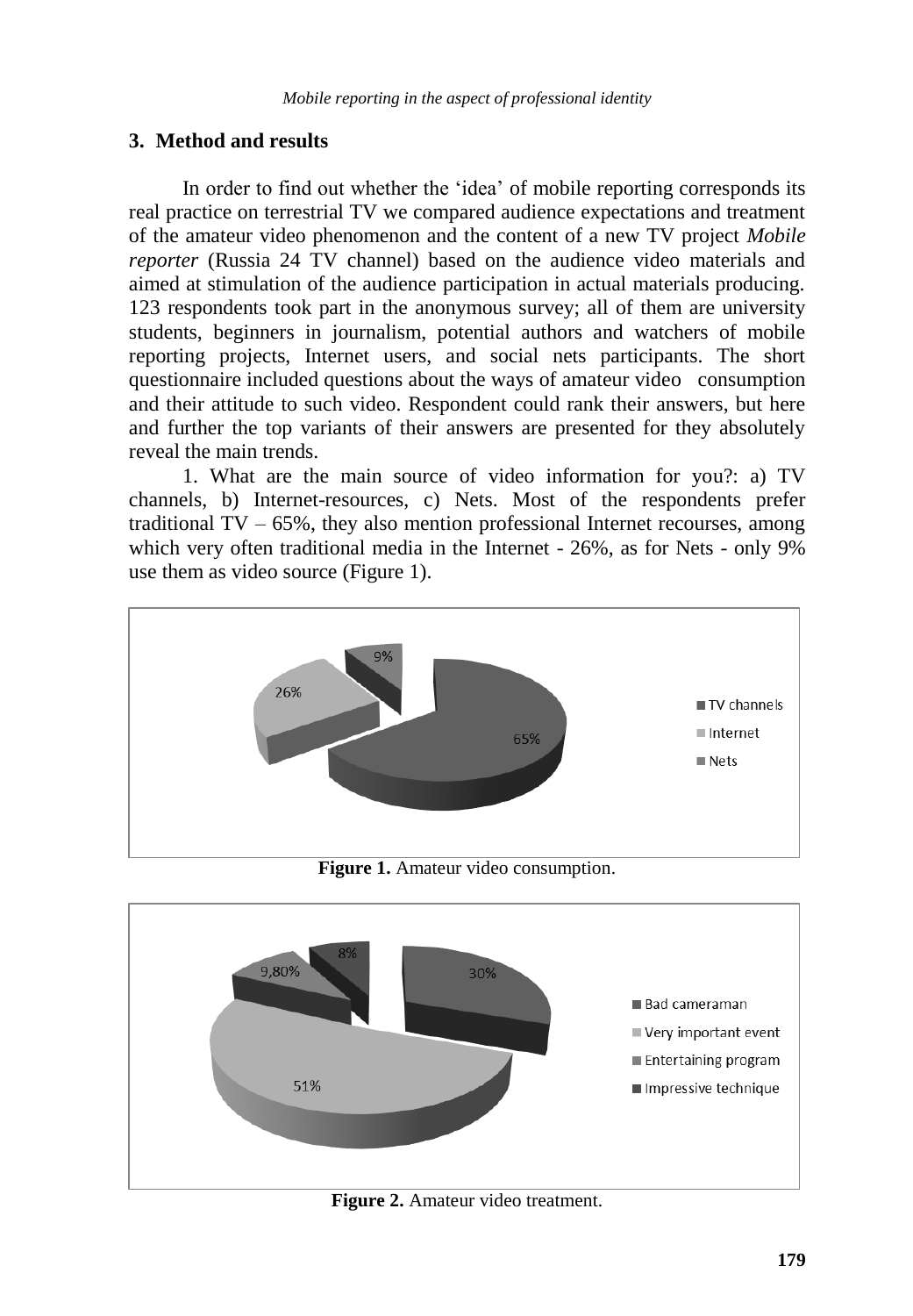2. When you watch non-professional video on TV channel you usually think: a) bad cameraman, b) very important event, c) impressive technique, d) entertaining program. Majority of the audience associate amateur video with something very important, also low quality video irritates many respondents (Figure 2).

What video are you going to trust more?: a) professional video of high quality, b) amateur video (mobile video, etc.), c) video presented by authoritative journalist, d) quality does not matter. More than a half of respondent"s trusts professionally presented materials, for nearly 1/3 quality does not matter and 13.8% of respondents think that they can trust amateur video (Figure 3).



**Figure 3.** Trustworthy video.



**Figure 4.** Attitude to the quality of the video.

Is quality of video is important for you in general?: a) Yes, b) No, c) It depends, d) I do not know. As we can see (Figure 4) audience can excuse bad video in case of extraordinary subject and quality of the video is important for the respondents.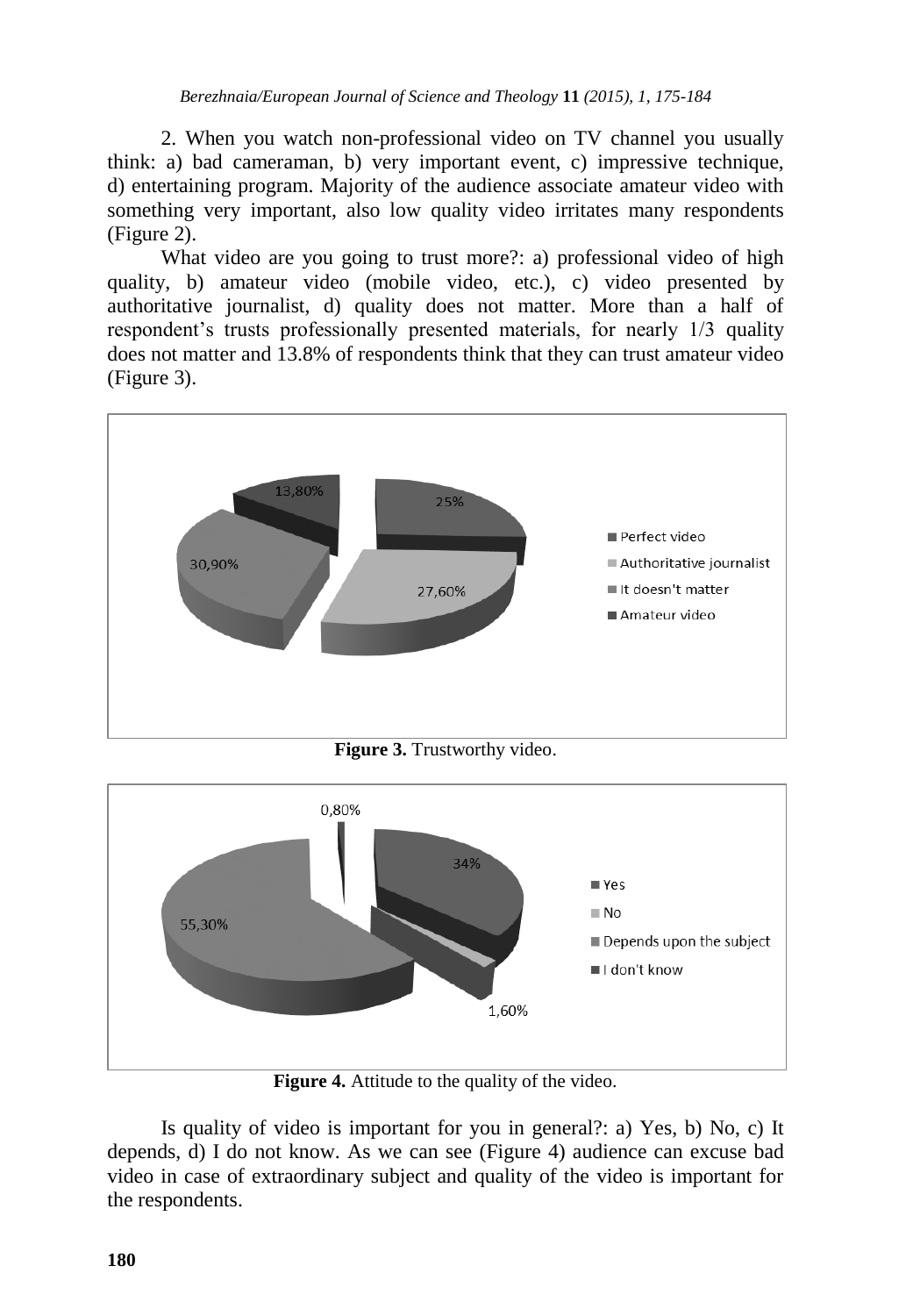Relying on the survey results we can conclude that modern audience, even Internet and gadgets users, prefers high quality video, authoritative professionals and can excuse low quality in case if some important event. This is the one side. On the other side is what terrestrial TV presents as mobile reporting.

*Mobile reporter* was born as an Internet project in November 2010. On 11/02 2013 a weekly 20-minutes issues of Mobile *reporter* appeared on *Russia 24* state channel consisted according to the producers of the most interesting and unusual amateur reports. Authors of the reports which were included in the TV issues receive some fee for the materials. The aim of our research was to define functions of the project on the broadcasting TV – whether the format is really a phenomenon of citizen journalism or it is mostly an image program and demonstrate new democratic aesthetics on the state channel. In the focus of our analyses there were topics, video source, and video quality (video with an anchor comments, video with an author comments, and effectiveness of the publication).

| <b>Traffic accidents</b>                            | 107 materials | 15%   |
|-----------------------------------------------------|---------------|-------|
| Weather, natural disasters, wonderful weather       | 169 materials | 23.7% |
| phenomena                                           |               |       |
| Incidents, fires, explosions, fights, violations of | 203 materials | 28.5% |
| public order                                        |               |       |
| Funny and touching videos                           | 106 materials | 14.5% |
| Housing and communal services                       | 38 materials  | 5.4%  |
| State and reparation of roads                       | 43 materials  | 6%    |
| Ecology                                             | 11 materials  | 1.5%  |
| Interviews with mobile reporters and<br>skill       | 20 materials  | 2.6%  |
| lessons                                             |               |       |
| Others - new, non-standard topics                   | 73 materials  | 10.3% |

**Table 1.** Mobile reporter content.

There are 10000 visits on the *Mobile reporter* site every day, 200 reports are published on-line, 25-30 are shown in the program. First half a year of the program existence has formed the sample – from February to August 2013: 26 issues, 712 reports were shown in the program during the period (Table 1). 275 (38.6%) were created by mobile reporters and were taken from the site; 432 (60.7%) were taken from YouTube and are not the results of the project; 5 (0.7%) of reports were not amateur video and were based on watchers" proposals by professional reporters or were taken from the foreign TV channels. 20% of all the materials were foreign and 3% were professional ones. Mobile reporters" materials with rare exceptions had all the features of amateur video, not less than 20% had more or less perfect comments, had stand-ups and interviews; the rest materials were accompanied with anchor's comments, were supplemented with additional information, internet forums materials and used as a basis for thematic reviews.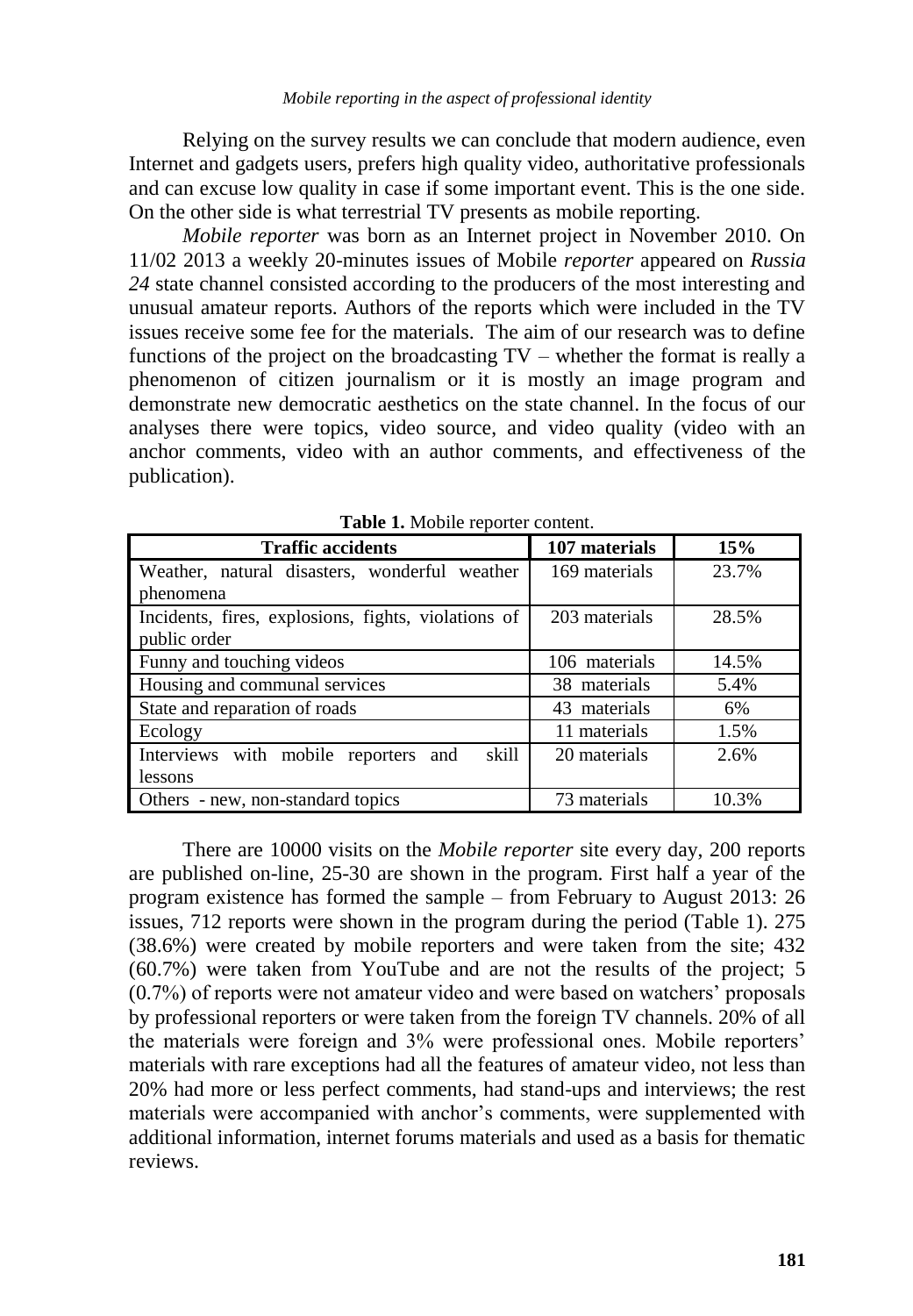Content-analyses revealed several groups of the often topics (some of the materials were put in two or three groups, for example, weather + funny case or violations of public order + funny case, that is why the final amount is more than the sample) which make evident the whole project trends: a*ccidents, incidents, weather and funny cases are nearly ¾ of all the materials. Social topics are not more than <sup>1</sup>/4*. The same trend is observed in the weekly competition TOP-5 (February–June 2013): *in 16 ratings traffic accidents were 8 times on the first line, and 6 times on the second.* 

Explosions, fires, traffic accidents, scandals usually are presented as interesting event, as trash, and entertainment overtakes disclosure. There were attempts to improve professional skills of the participants during the first months of the project – camera skills lessons, tips on video editing and etc. But those were not journalism lessons and there was an evident content shift from social topics to weather and accidents reviews during the research period. Participants were motivated to produce the reports devoted to certain topics. First – on some social problems and it made *reporters* fix violations, abuses in various cities in Russia. There were also information about the effects and results of such publications (6 cases). But later attention moved to the weather surprises and traffic accidents probably as the most often and popular events. There was evidently biased coverage of some important political events – riot in Pugachev (July 2013) and elections in Moscow (September 2013) were ignored, and information about Birulevo (October 2013) was presented not with reports but as a series of short advocacy videos with the same slogan *Crime has no nationality.* During the first months of the project the constant reporters-activists appeared, they were invited at the studio to share their experience: how to find a story, how to shoot in difficult weather conditions, how to edit material and etc. Program also promoted some of the internet-projects, such as: "helpforest74", supported by the Ministry of Emergency Measures of Cheliabinsk region; "10russia.ru" – that was a competition of the best videos about the country; and also the public "vc.com/typical-chapaevsk", which became a source of current information while the series of explosions at military warehouses in Chapaevsk. There were few such examples but they took profound tie in the program. Also amateur reporters" interest to social topics was supported in the beginning with the help of competition "Burning issues". Thus the program received videos about violations and abuses and managed to get positive results of the publications and inform the audience about that (6 times). But very soon the focus of the attention moved to "Weather surprises" and traffic accidents, probably as the most frequent and accessible for the reporter's cases.

As Manskiy remarked, "it is not enough to make a record. There should be a personality in it. One thing is to inform about something even important and sharp, but quite different is to communicate with people." [Y. Shekman, *We are witnesses of a catastrophy. Interview with V. Manskiy*, 2013, accessed April 5, 2014, http://www.kommersant.ru/doc/2330452] .Mobile reporting practices on TV are mostly cameramen videos, their reports need interpretation and can be interpreted in different ways. The usual form of such materials - short (10-30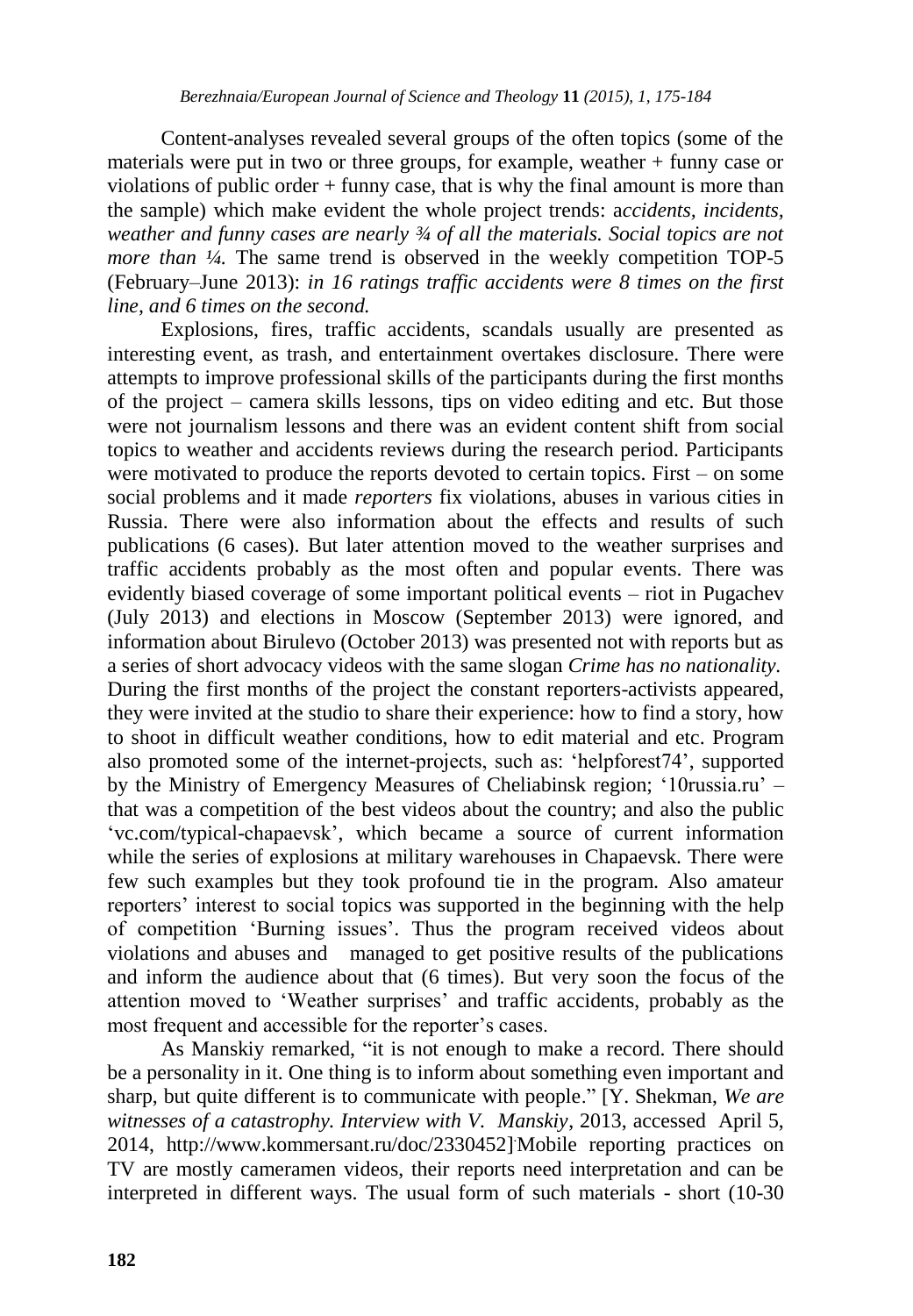sec) video evidence, often without editing, with no comments or with nonprofessional comments, fragments of stories. There are evident confines in the mobile reporters' activity on terrestrial TV. That is why amateur video are likely to be a *mark* of democratization and citizen journalism than the phenomenon itself and can be treated as an additional expressive method and mostly from the aesthetic point of view than from real functions of journalism. Being included in general video content also as a result of *crowd sourcing* amateur video acquires an additional function of a frank and ingenious view which can produce a favourable contrast with professional materials of high technical quality, and is perceived among the other means of information display on TV. This feature caused the imitation of amateur video style in travel

programs, investigations and etc. in order to achieve a documentary impression.

#### **4. Conclusions**

*Mobile reporter* project stimulates people participate in mass communication by arranging competitions and professional training, but amateur TV content is not independent it corresponds channels information policy, and it is used as additional source of information, as a ground for future professional reports and discussions. Mobile reporting materials are mostly cameramen videos, their reports need interpretation and can be interpreted in different ways. Content analyses of mobile reporting project reveal constant functions,

prevailing topics and forms of amateur video presentation. There are evident thematic niche for amateur reporting such as local social problems, weather, traffic, accidents and crimes, curious and funny cases.

Modern audience mostly relies on professional quality materials and perfect video except the very important cases coverage.

Amateurs do not compete with professional journalists on TV and are not regarded as equal partners in the context of vague professional identity as they do not follow the proper standards. Modern possibilities of people participation in political and social life do not coincide with real practice of civil journalism functioning on terrestrial TV

Further research should be devoted to certain important cases coverage and comparative analyses of on-line and off-line video materials presentations. Development of mobile reporting media segment can be connected with its verification - professionalization of mobile videos on TV and integration of amateur reporting with social activities in the Internet as in a different communicative environment.

#### **Acknowledgement**

This paper is one of the results of collective research "New technologies as a factor of changes in audiovisual journalism aesthetics" supported by inner grant (4.23.2205.2013) of School of Journalism and Mass Communication of Saint Petersburg State University. Many thanks to my colleagues – Professor